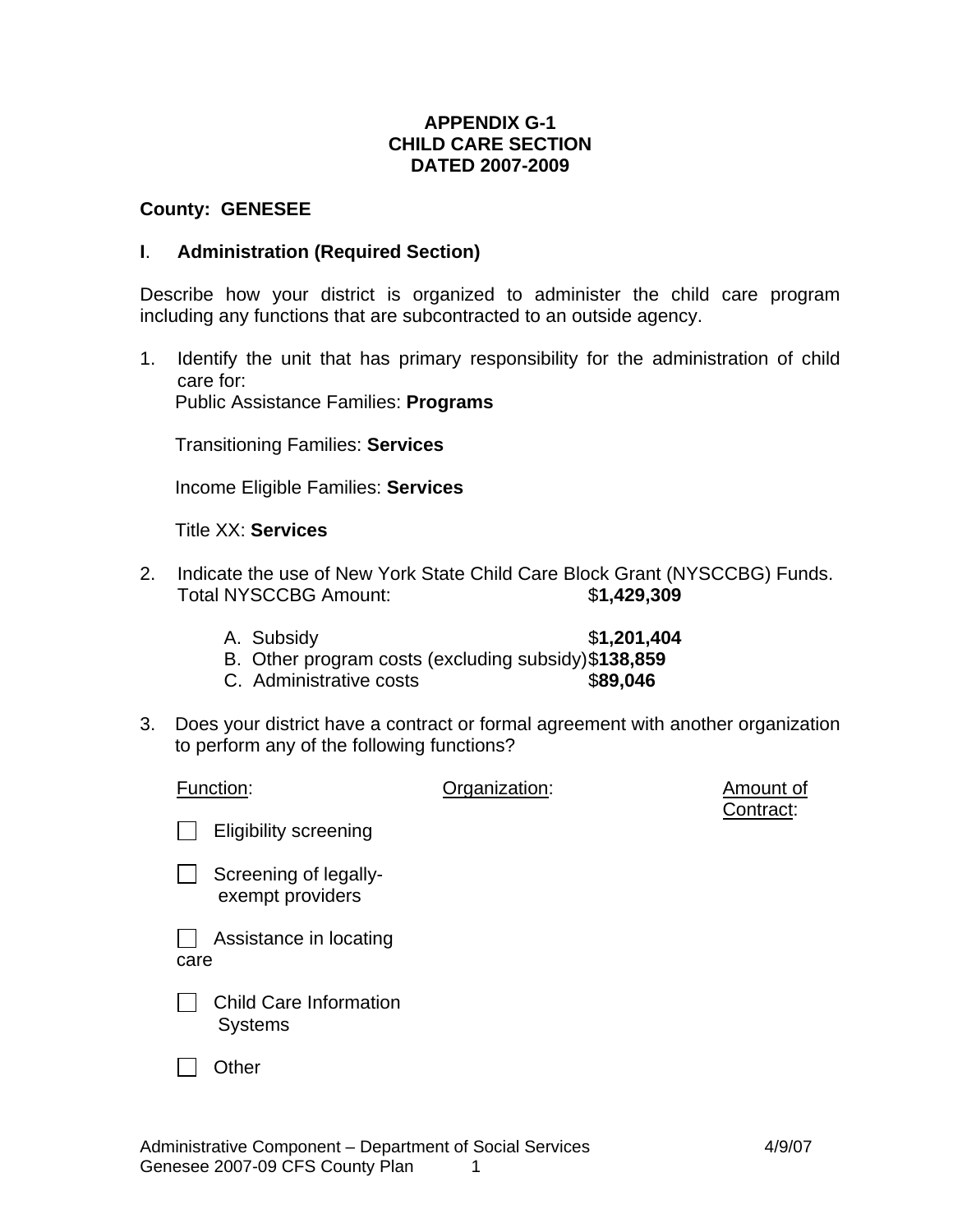# **APPENDIX G-2**

## **II. Other Eligible Families if Funds are Available (Required Section)**

Listed below are optional categories of eligible families that your district can include as part of its ICP. Select any categories your district wants to serve and describe any limitations associated with the category.

| <b>Optional Categories</b>                   | <b>Option</b>                | <b>Limitations</b> |
|----------------------------------------------|------------------------------|--------------------|
| Public Assistance (PA) families<br>1.        | $\boxtimes$ Yes              |                    |
| participating in an approved activity in     | <b>No</b>                    |                    |
| addition to their required work activity.    |                              |                    |
| 2. PA families or families with income       |                              |                    |
| up to 200% of the State Income               |                              |                    |
| Standard                                     |                              |                    |
| when the caretaker is:                       |                              |                    |
| a) participating in an approved substance    | $\boxtimes$ Yes              |                    |
| abuse treatment program                      | <b>No</b>                    |                    |
|                                              |                              |                    |
| b) homeless                                  | $\boxtimes$ Yes              |                    |
|                                              | <b>No</b>                    |                    |
| c) a victim of domestic violence             | Yes<br>$\times$<br><b>No</b> |                    |
| d) in an emergency situation of short        | $\boxtimes$ Yes              |                    |
| duration                                     | <b>No</b>                    |                    |
|                                              |                              |                    |
| Families with<br>child<br>3.<br>an<br>open   | $\boxtimes$ Yes              |                    |
| protective services case when child          | <b>No</b>                    |                    |
| care is needed to protect the child.         |                              |                    |
| 4. Families with income up to 200% of<br>the |                              |                    |
| State Income Standard when child care        |                              |                    |
| services are needed<br>the<br>because        |                              |                    |
| child's caretaker:                           |                              |                    |
| mentally<br>is<br>physically<br>a)<br>or     | Yes<br>IXI                   |                    |
| incapacitated                                | <b>No</b>                    |                    |
| b) has family duties away from home          | Yes                          |                    |
|                                              | No                           |                    |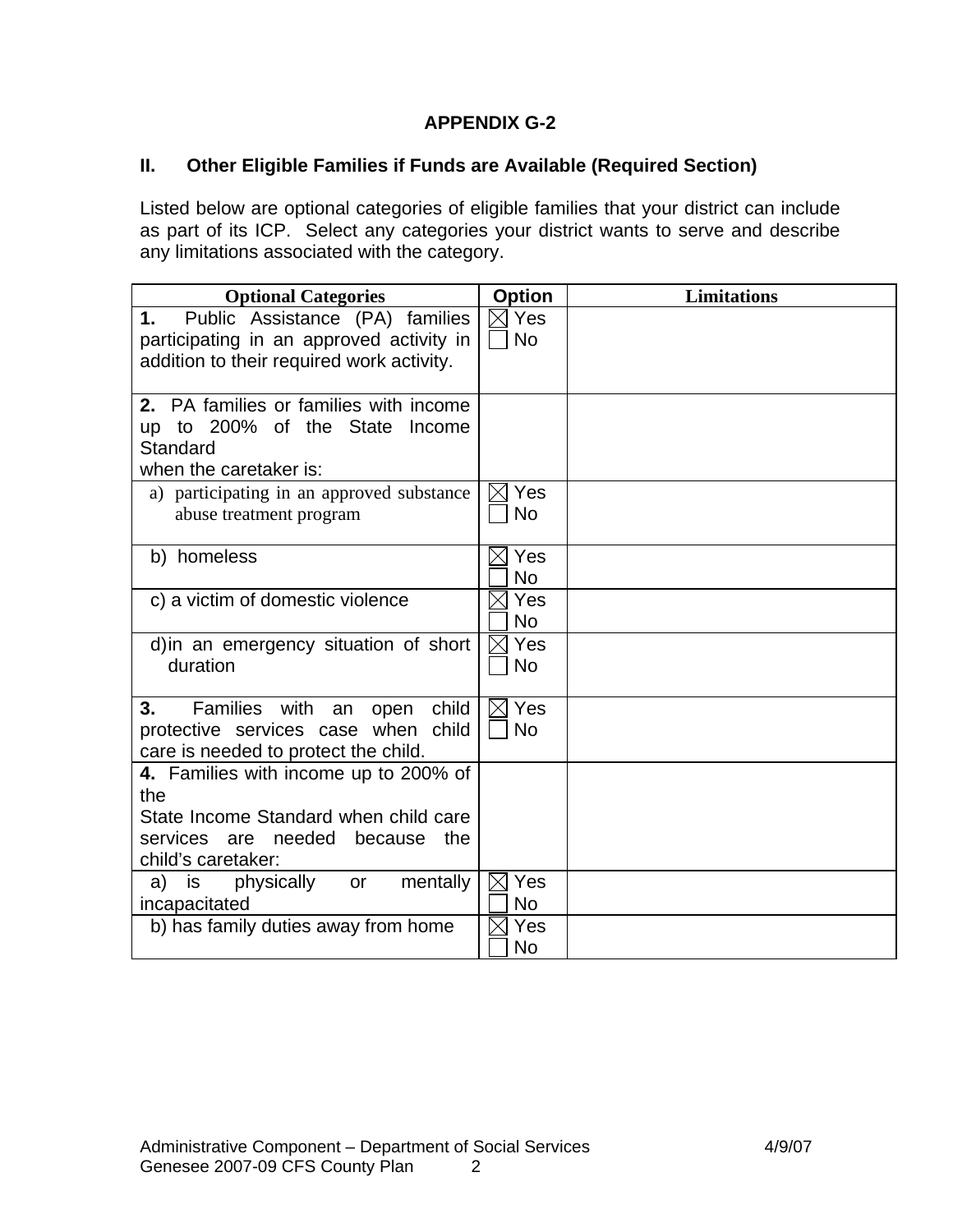| <b>5.</b> Families with income up to 200% of<br>the State Income Standard when child<br>care services are needed for the child's<br>caretaker to actively seek employment<br>for a period up to 6 months.                                                   | $\boxtimes$ Yes<br><b>No</b> |  |
|-------------------------------------------------------------------------------------------------------------------------------------------------------------------------------------------------------------------------------------------------------------|------------------------------|--|
| PA families where a sanctioned<br>6.<br>parent is participating in unsubsidized<br>employment,<br>earning wages at a level equal to or<br>greater<br>than the minimum amount under law.                                                                     | $\boxtimes$ Yes<br><b>No</b> |  |
| 7. Families with income up to 200% of<br>the State Income Standard when child<br>care services are needed for the child's<br>caretaker to participate in:                                                                                                   |                              |  |
| a) a public or private educational<br>facility providing a standard high<br>school curriculum offered by or<br>approved by the local school district                                                                                                        | $\boxtimes$ Yes<br><b>No</b> |  |
| b) an education program that<br>prepares an individual to obtain a<br>NYS High School equivalency<br>diploma                                                                                                                                                | Yes<br><b>No</b>             |  |
| providing<br>basic<br>program<br>C)<br>a<br>remedial education in the areas of<br>reading, writing, mathematics, and<br>oral communications for individuals<br>functioning below the ninth month of<br>the eighth grade level                               | Yes<br><b>No</b>             |  |
| d) a program providing literacy<br>training designed to help individuals<br>improve their ability to read and<br>write;                                                                                                                                     | $\boxtimes$ Yes<br><b>No</b> |  |
| e) English as a second language<br>(ESL)<br>instructional<br>program<br>designed<br>develop<br>skills<br>in<br>to<br>listening, speaking, reading<br>and<br>writing the English language for<br>individuals whose primary language<br>is other than English | Yes<br><b>No</b>             |  |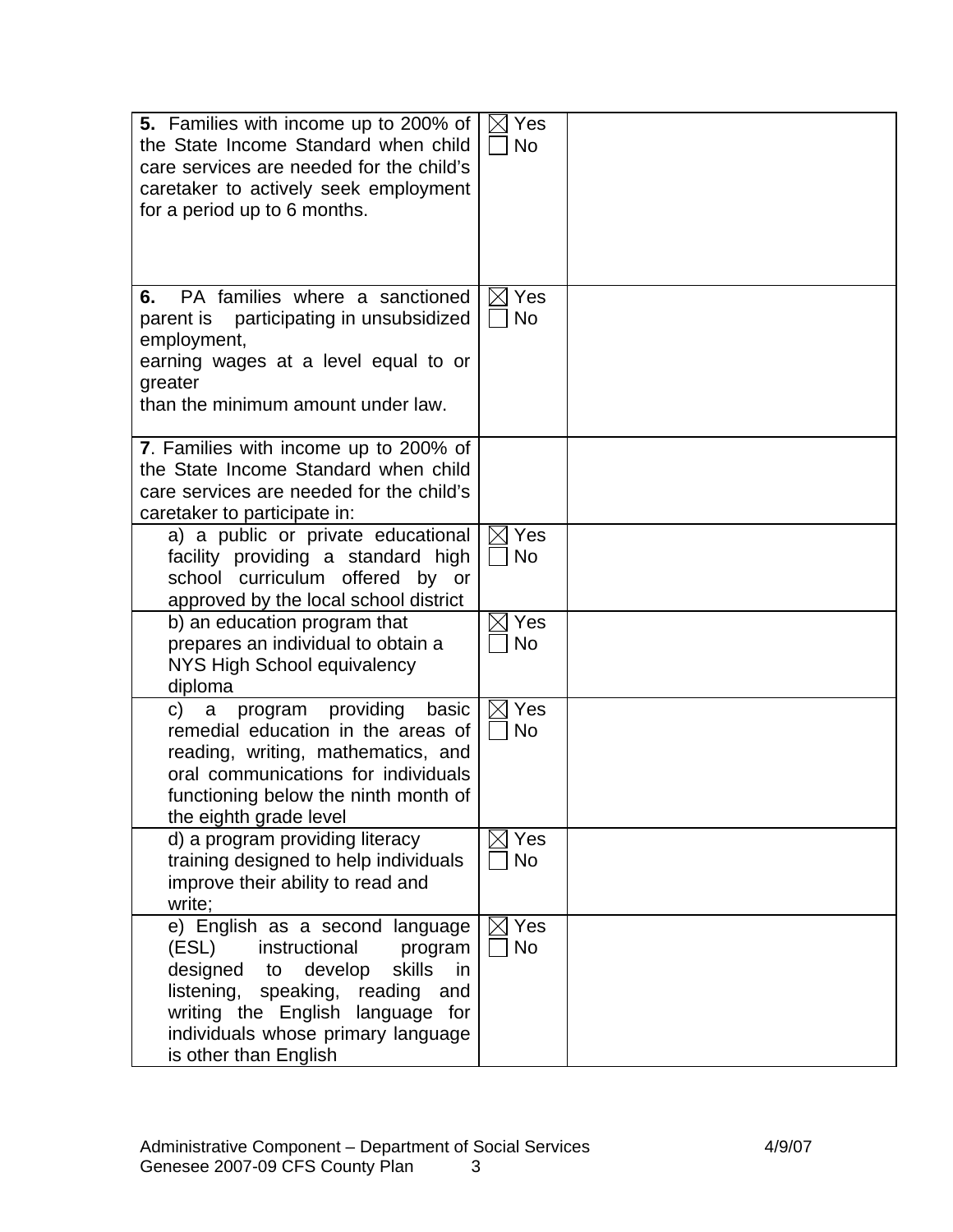| f) a two year full-time degree<br>granting program at a community<br>college, a two year college, or an<br>undergraduate college<br>with<br>a<br>specific vocational goal leading to<br>an associate degree or certificate of<br>completion                                                                                                                                                                                                                                                                                                                                                                                                                 | Yes<br>$\boxtimes$ No<br><b>Yes</b> |  |
|-------------------------------------------------------------------------------------------------------------------------------------------------------------------------------------------------------------------------------------------------------------------------------------------------------------------------------------------------------------------------------------------------------------------------------------------------------------------------------------------------------------------------------------------------------------------------------------------------------------------------------------------------------------|-------------------------------------|--|
| g) a training program, which has a<br>specific occupational goal and is<br>conducted by an institution licensed<br>or approved by the State Education<br>Department other than a college or<br>university                                                                                                                                                                                                                                                                                                                                                                                                                                                   | $\boxtimes$ No                      |  |
| h) a prevocational skill training<br>program such as, a basic education<br>and literacy training program                                                                                                                                                                                                                                                                                                                                                                                                                                                                                                                                                    | <b>Yes</b><br>$\boxtimes$ No        |  |
| i) a demonstration project designed<br>vocational training or other<br>for<br>project approved by the Department<br>of Labor.                                                                                                                                                                                                                                                                                                                                                                                                                                                                                                                               | Yes<br>$\boxtimes$ No               |  |
| The parent/caretaker must complete<br>the selected programs listed under<br>number seven within 30 consecutive<br>calendar<br>months.<br><b>The</b><br>parent/caretaker cannot enroll in                                                                                                                                                                                                                                                                                                                                                                                                                                                                    |                                     |  |
| more than one program.                                                                                                                                                                                                                                                                                                                                                                                                                                                                                                                                                                                                                                      |                                     |  |
| 8. PA recipients and low income<br>families<br>with incomes up to 200% of the State<br>Income Standard who are satisfactorily<br>participating in a two-year program<br>than<br>with<br>other<br>one<br>specific<br>a<br>vocational sequence (leading to an<br>associates degree or certificate of<br>completion and that is reasonably<br>expected to lead to an improvement in<br>the parent/caretaker's earning capacity)<br>as long as the parent(s) or caretaker is<br>also working at least 17 $\frac{1}{2}$ hours per<br>The parent/caretaker must<br>week.<br>his or her ability to<br>demonstrate<br>successfully complete the course of<br>study. | Yes<br><b>No</b><br>$\bowtie$       |  |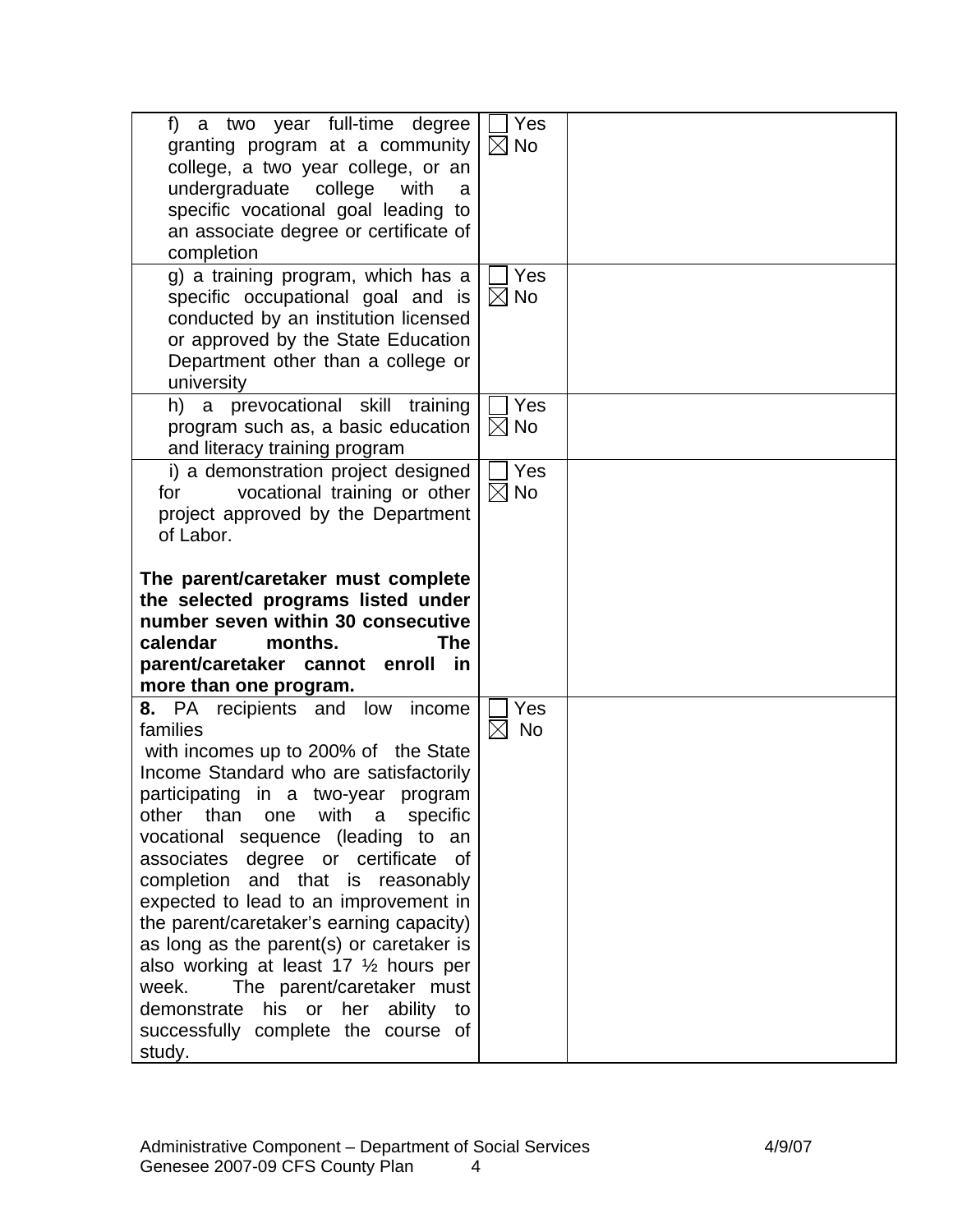| 9. PA recipients and low income                  | Yes            |  |
|--------------------------------------------------|----------------|--|
| families                                         | $\boxtimes$ No |  |
| with incomes up to 200% of the State             |                |  |
| Income Standard who are satisfactorily           |                |  |
| participating in a four-year college or          |                |  |
| university program (leading to<br>- a            |                |  |
| bachelor degree and that is reasonably           |                |  |
| expected to lead to an improvement in            |                |  |
| the parent/caretaker's earning capacity)         |                |  |
| as long as the parent(s) or caretaker is         |                |  |
| also working at least 17 $\frac{1}{2}$ hours per |                |  |
| week. The parent/caretaker<br>must               |                |  |
| demonstrate his or her ability<br>to             |                |  |
| successfully complete the course of              |                |  |
| study.                                           |                |  |
|                                                  |                |  |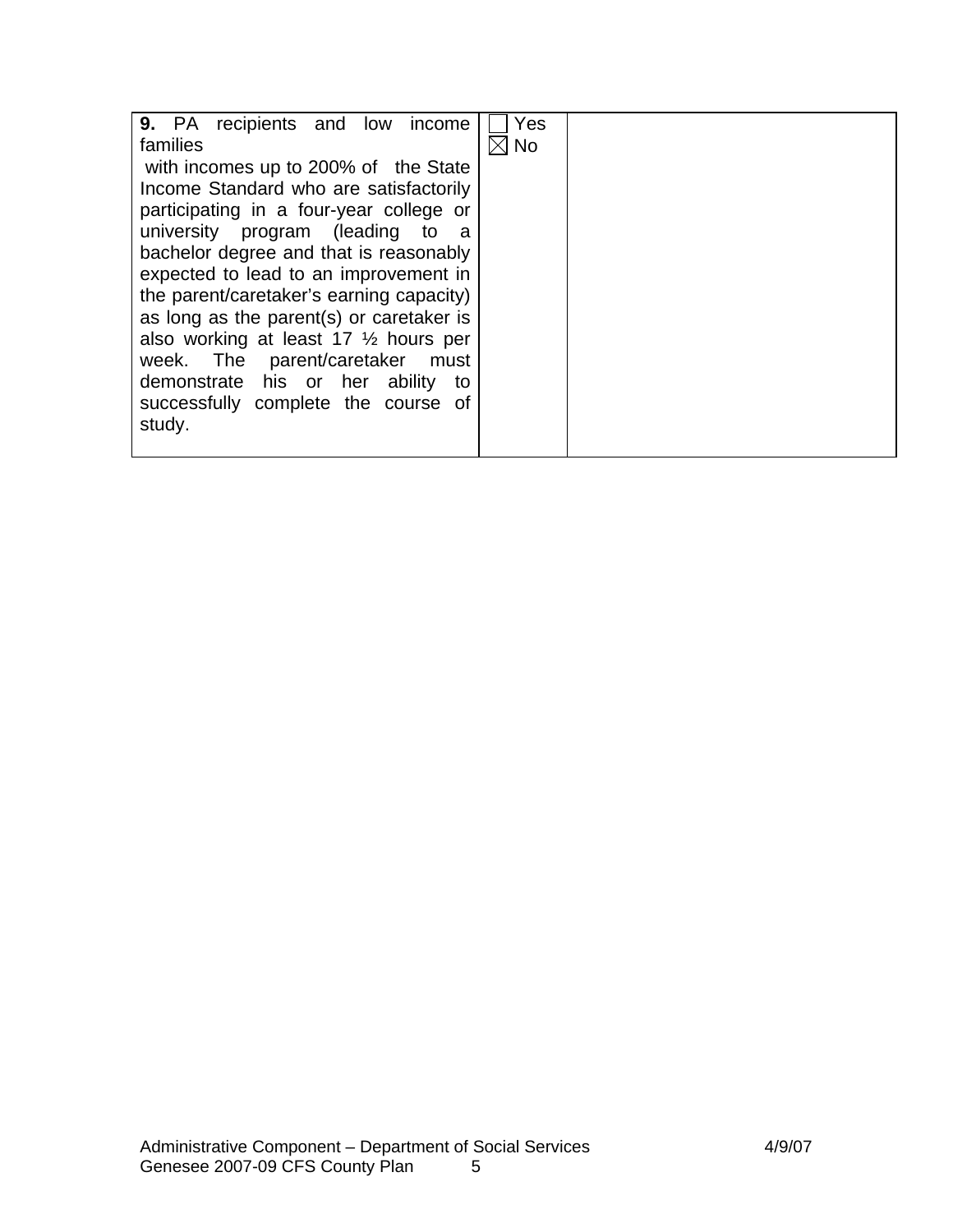## **APPENDIX G-3**

**III. Reasonable Distance, Very Low Income, Definition of Engaged In Work For Child Care In Lieu of Temporary Assistance, Family Share, Case Closings and Openings, and Fraud and Abuse Control Activities (Required Section)** 

### **Reasonable Distance**

Your district is required to define reasonable distance based on community standards for determining accessible child care.

 The following defines "reasonable distance": **Availiability of suitable child care within (10) mile radius of the caretaker/relatives home or place of employment.** 

 Describe any steps/consultations made to arrive at your definition: **Discussed with Family Assistance, employment and day care units within DSS and with major employment sub-contractor, Genesee County Job Development Bureau.** 

### **Very Low Income**

Very Low Income is defined by each district and is used in determining priorities for child care benefits.

Very Low Income is defined as **200**% of the State Income Standard.

# **Definition of Engaged In Work For Child Care In Lieu of Temporary Assistance**

The minimum number of hours for Federal Fiscal Year 2006 are:

- 20 hours for a single parent with a child under the age of six years old
- 30 hours for a single parent whose children are six years of age and older
- in two parent families the parents must be working a combined total of 55 hours with at least one parent working 30 or more hours.

If a district proposes a higher minimum number of required hours of work describe the requirement below.

- hours for a single parent with a child under the age of six years old
- **hours for a single parent whose children are six years of age and** older
- in two parent families the parents must be working a combined total of 55hours with at least one parent working or more hours.

## **Family Share**

Family share is the weekly amount paid towards the costs of the child care services by the child's parent or caretaker. In establishing family share, your district must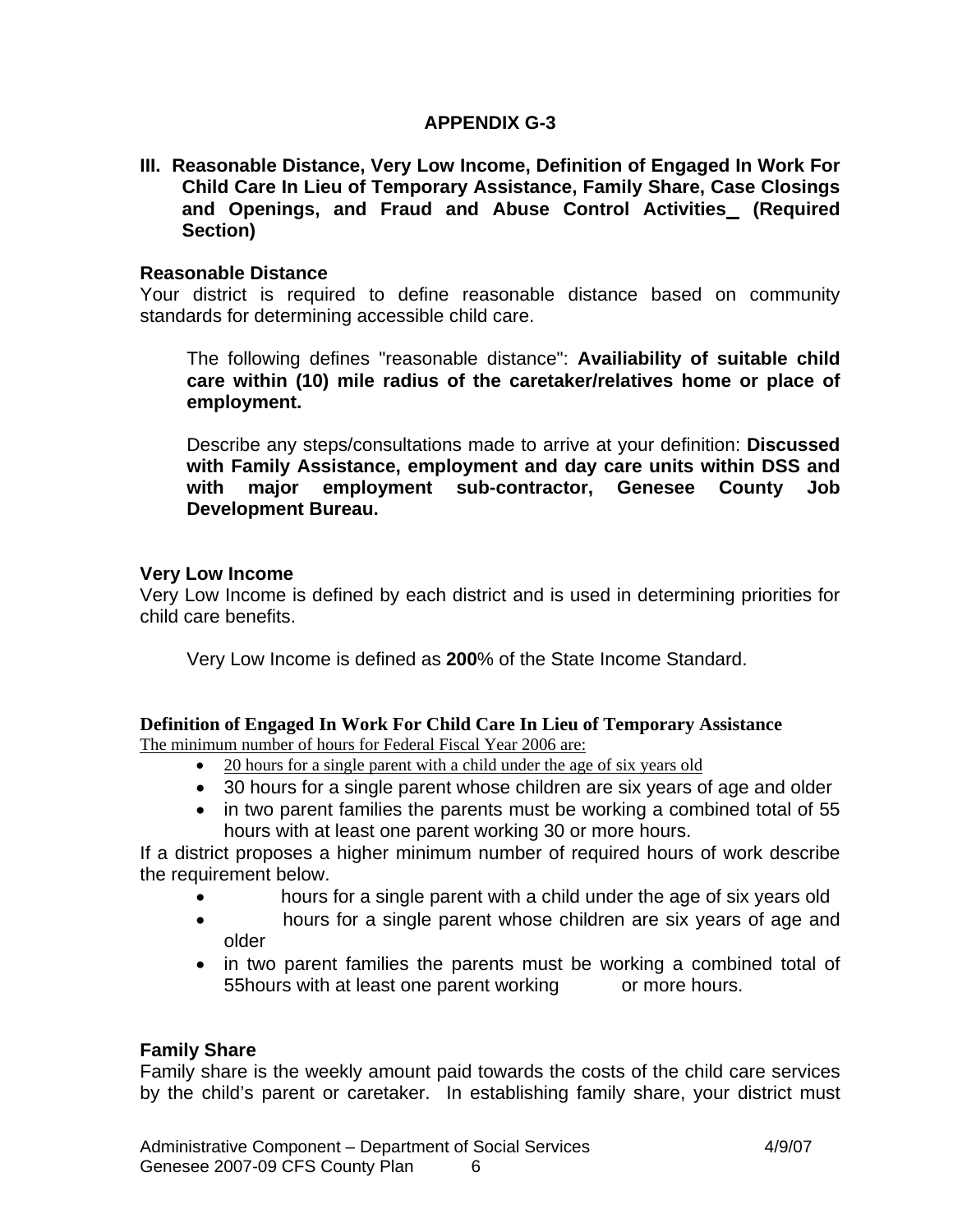select a percentage from 10% to 35% to use in calculating the family share. The family share of child care is calculated by applying the family share percentage against the amount of the family's annual gross income that is in excess of the State Income Standard divided by 52.

Family Share Percentage selected by our district **35**%.

## **Case Closings** (select one or two)

1. The district must describe below how priority is given to federally mandated priorities and describe local priorities. If all NYSCCBG funds are committed, the district will discontinue funding to those families that have lower priorities in order to serve families with higher priorities. Described below is how the district will select cases to be closed in the event that there are insufficient or no funds available.

#### **Cases will not be closed due to insufficient funds. A waiting list will be utilized for cases to be oened until all funds are available.**

2. The district has not established priorities beyond the federally-mandated priorities. If all NYSCCBG funds are committed, case closings for families which are not eligible under a child care guarantee and are not a federally-mandated priority must be based on the length of time in receipt of services. The length of time used to close cases may be based either on the shortest or longest time receiving child care services but must be consistent for all families. The district has chosen to close cases based on:

 $\Box$  shortest time receiving child care services  $\boxtimes$  longest time receiving child care services

### **Case Openings**

The district must describe below how priority is given to federally mandated priorities and how the district will select cases to be opened in the event that there are insufficient funds available.

**Genesee County grants federal priority to very low income and families with special needs when selecting cases for case openings when there is insufficient funds to open all eligible families. Cases will be prioritized from any waiting list in the following order: families that have children with special needs, followed by c combination of families with the lowest income that have been on the waiting list the longest.** 

## **Fraud and Abuse Control Activities**

The district must identify below the criteria it will use to determine which child care subsidy applications suggest a higher than acceptable risk for fraudulent or erroneous child care subsidy payment and procedures for referring such applications to the district's front end detection system.

**Documents or information provided are inconsistent with application, such as different name used for signature.** 

**Prior history of denial, case closing, or overpayments resulting from an investigation. Application inconsistent with prior case.** 

**No absent parent information or information is inconsistent with application.**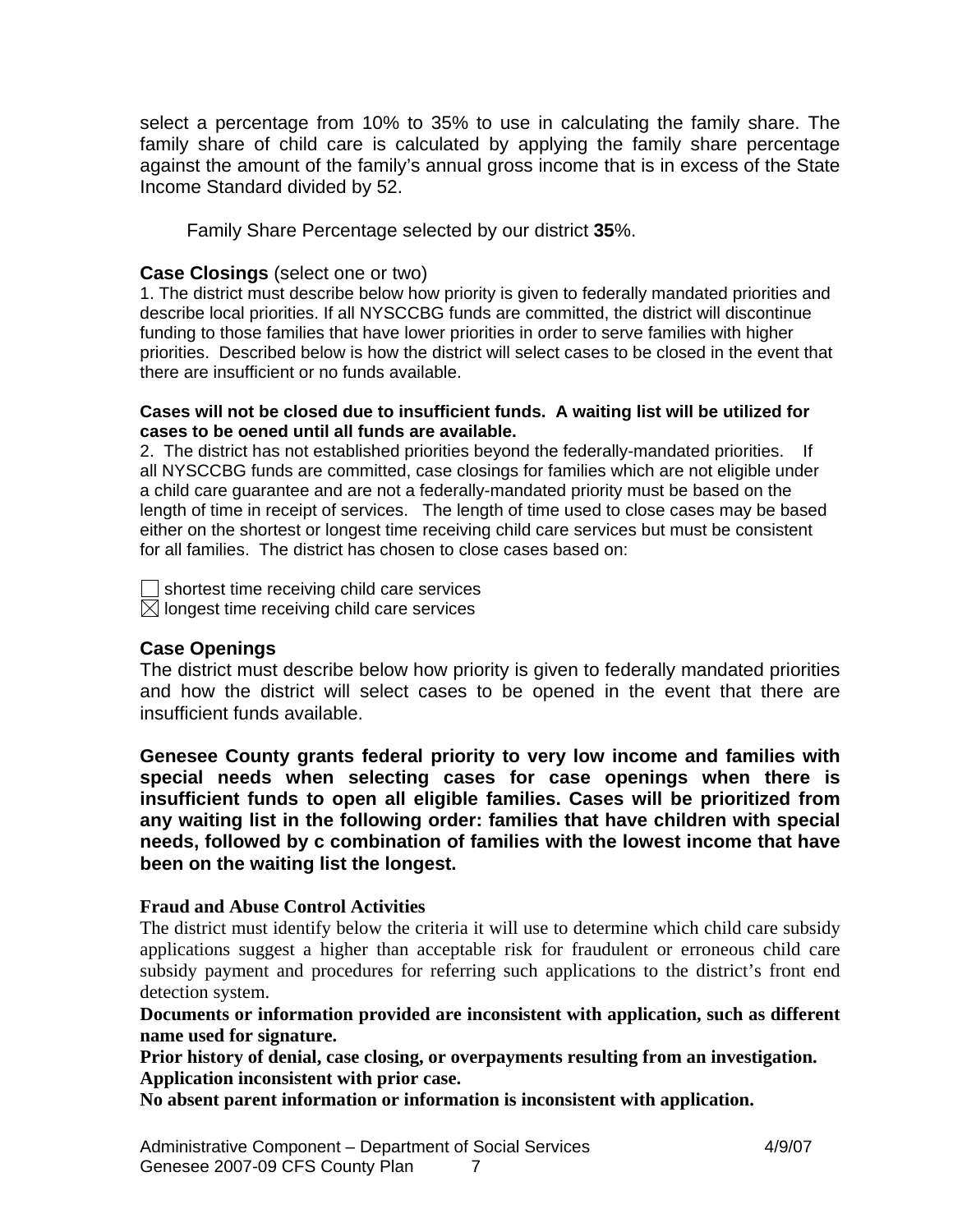The district must describe below it sampling methodology used to determine which cases it will seek verification of an applicant or recipient's continued need for child care including, as applicable, verification of participation in employment, education or other required activities. **The ideal methodology will be to review all cases (100%) at the time of the 6 month recertification. The recipients will be required to provide verification of employment, school/education, etc. At the very minimum, using July 2005-June 2006 case load estimates Genesee County had 208 Non-TA daycare cases; the sample methodology for this universe ( N= 208 cases) will be to review approximatley 12 cases/month or 144/year, based on the 2005-2006 case load. In either case, the review will examine and verify the applicants continued need for child care.** 

The district must describe below it sampling methodology used to determine which child care providers of subsidized child care services they will review for the purpose of comparing the child care providers attendance forms for children receiving subsidized child care services and any child and adult care food program inspection forms to verify that child care was actually provided on the days listed on the attendance forms.

**ALL providers of subsidized childcare services that participate in CACFP will bereviewed on a yearly basis. ALL (at this point Genesee County has 15 such providers) legally exempt, group family day care and family day care will be reviewed for the purpose of comparing the providers subsidized attendance forms with the CACFP monitoring inspection forms to verify that child care was actually provided on the days listed on the districts attendance forms.**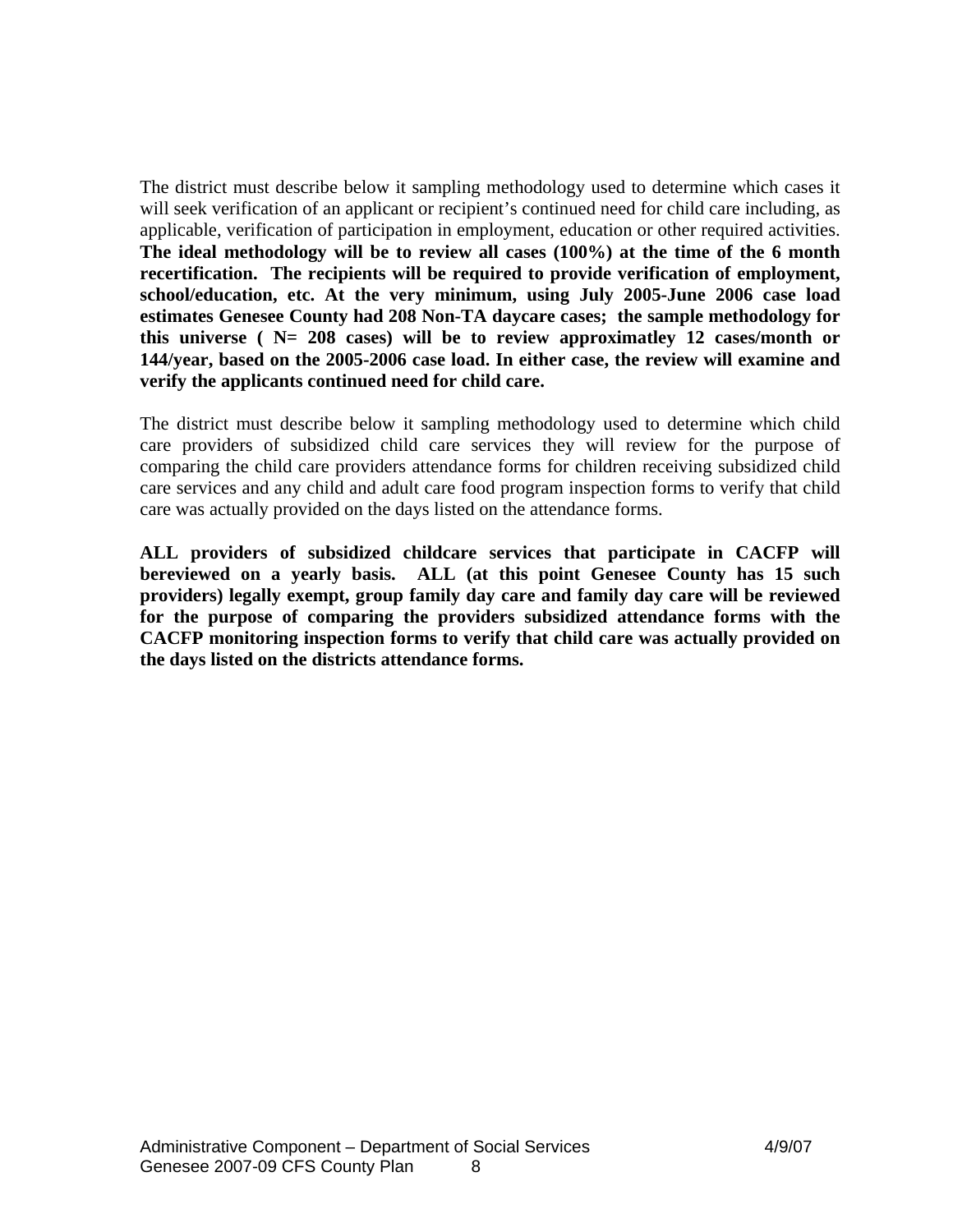## **APPENDIX G-4**

### **IV. District Options (Required Section)**

Districts have certain flexibility to administer the child care subsidy program to meet local needs. Check which options that your district wishes to include in your county plan. Complete attachments for any area(s) checked.

- 1.  $\Box$  Our district has identified local priorities in addition to the federal priorities (complete Appendix G-5).
- 2.  $\Box$  Our district has chosen to establish funding set-asides for NYSCCBG (complete Appendix G-6).
- $3.$   $\Box$  Our district is using Title XX funds for the provision of child care services (complete Appendix G-7).
- $4.$   $\parallel$  Our district has chosen to establish additional local standards for child care providers (complete Appendix G-8).
- 5.  $\boxtimes$  Our district has chosen to make payments to child care providers for absences (complete Appendix G-9).
- 6. Our district has chosen to make payments to child care providers for program closures (complete Appendix G-10).
- 7.  $\Box$  Our district has chosen to pay for transportation to and from a child care provider (complete Appendix G-11).
- 8.  $\Box$  Our district has chosen to pay up to a 15% higher than the applicable market rates for regulated child care services that have been accredited by a nationally recognized child care organization (complete Appendix G-11).
- 9.  $\Box$  Our district has chosen to pay up to 15% higher than the applicable market rates for non-traditional hours (complete Appendix G-11).
- $10.\n\Box$  Our district has chosen to pay for child care services while a caretaker who works the second or third shift sleeps (complete Appendix G-11).
- 11. Our district has chosen to make payments to child care providers who provide child care services, which exceed 24 consecutive hours (complete Appendix G-12).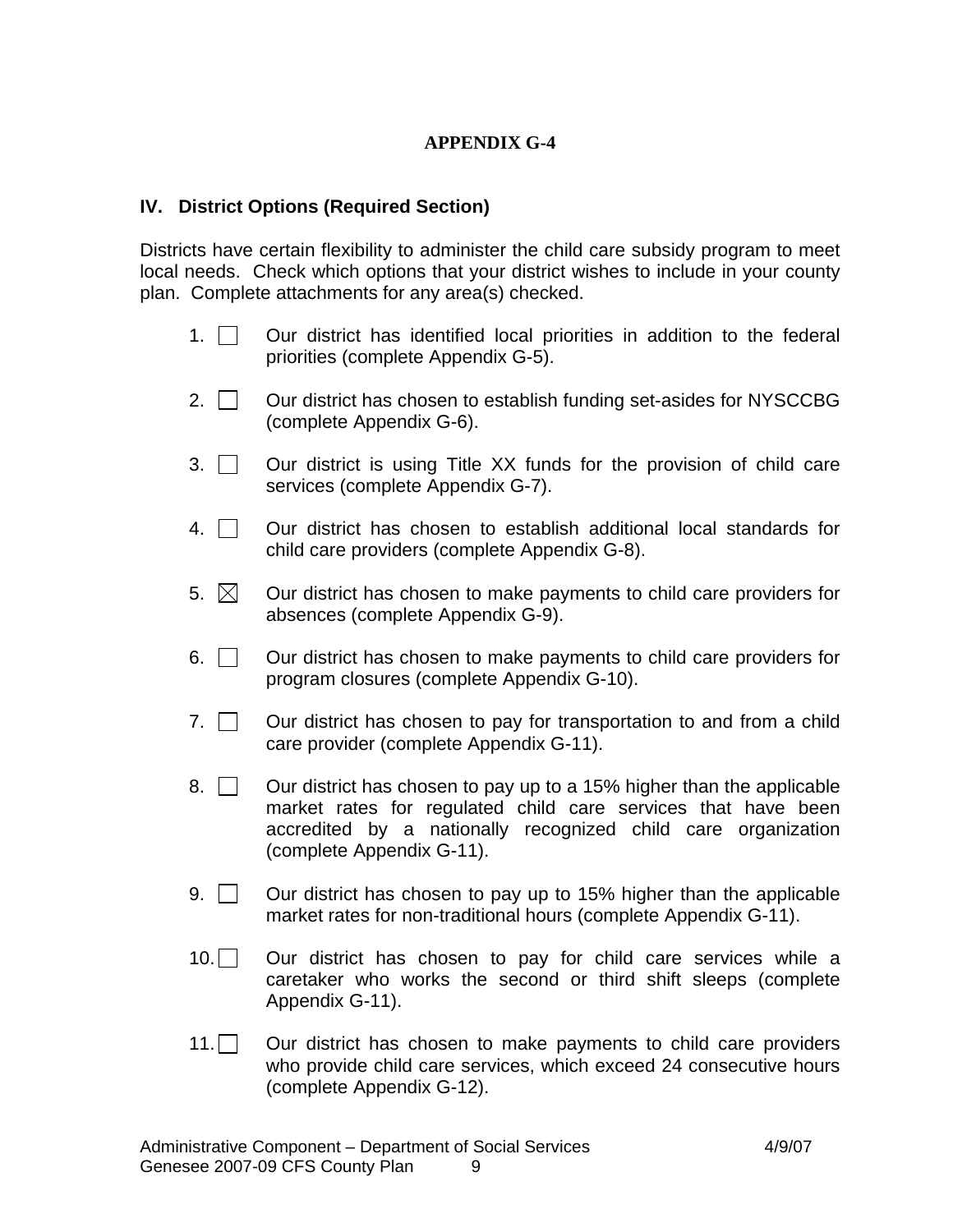- 12. Our district has chosen to include 18, 19 or 20 year olds in the Child Care Services Unit (complete Appendix G-12).
- 13. Our district is seeking a waiver from one or more regulatory provisions. Such waivers are limited to those regulatory standards that are not specifically included in law (complete Appendix G- 12).
- 14. $\boxtimes$  Our district has chosen to pay for breaks in activity for low income families (non public assistance families, complete Appendix G-12).
- 15.  $\boxtimes$  Our district has chosen to use local equivalent forms such as, but not limited to, child care application, client notification and/or legally exempt enrollment forms (attach copies of the local equivalent forms your district uses).

Any previous approvals for local equivalent forms will not be carried forward into this county plan. Therefore, any local equivalent forms a district wishes to establish or renew must be included in this plan and will be subject to review and approval by OCFS.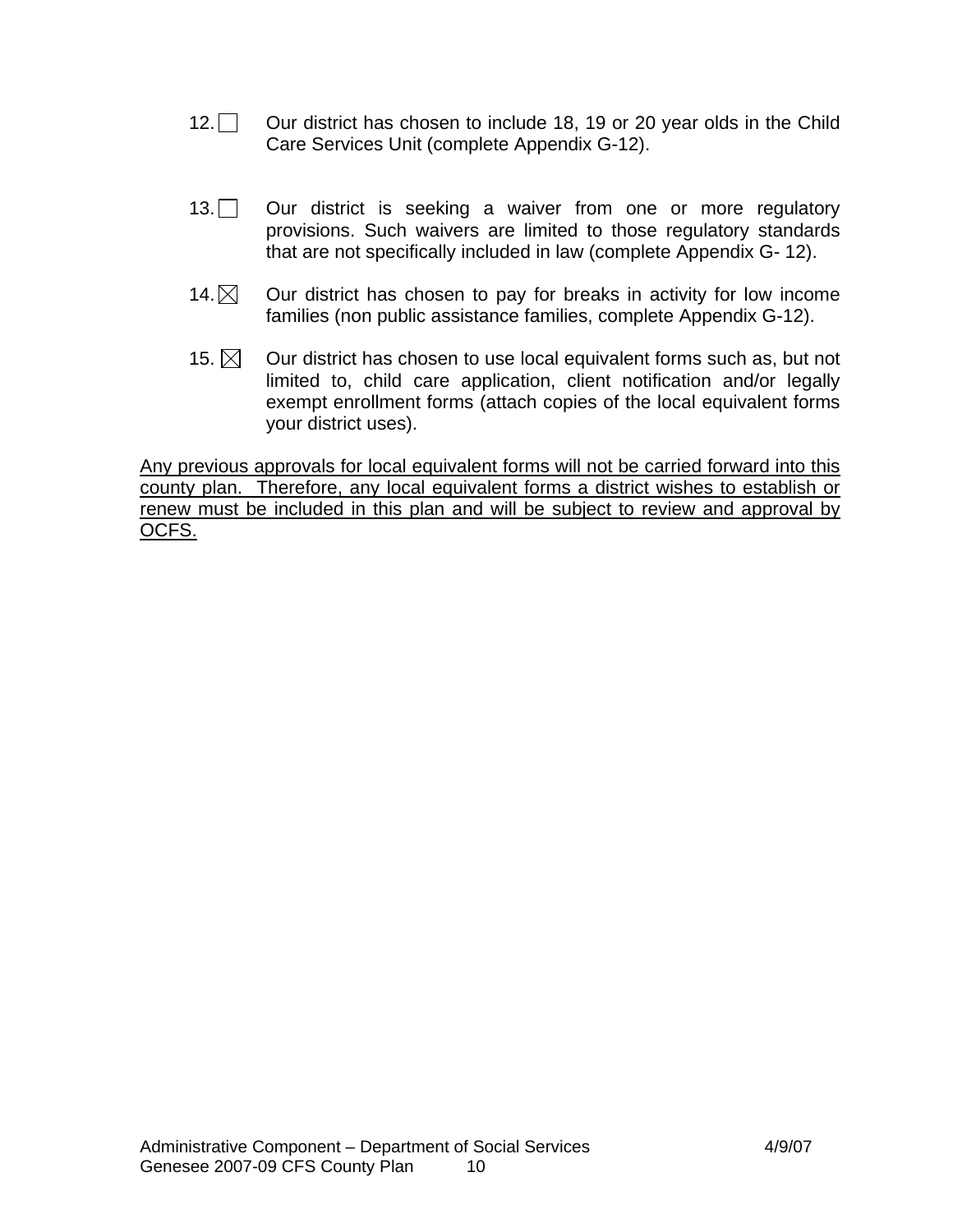## **APPENDIX G-5 PRIORITY POPULATIONS-ADDITIONAL LOCAL PRIORITIES**

In addition to the federal priorities of very low income families and families with children who have special needs, the following additional local priorities have been selected:

| Category:    | Rank: |
|--------------|-------|
| Description: |       |
| Category:    | Rank: |
| Description: |       |
| Category:    | Rank: |
| Description: |       |
| Category:    | Rank: |
| Description: |       |
|              |       |
| Category:    | Rank: |
| Description: |       |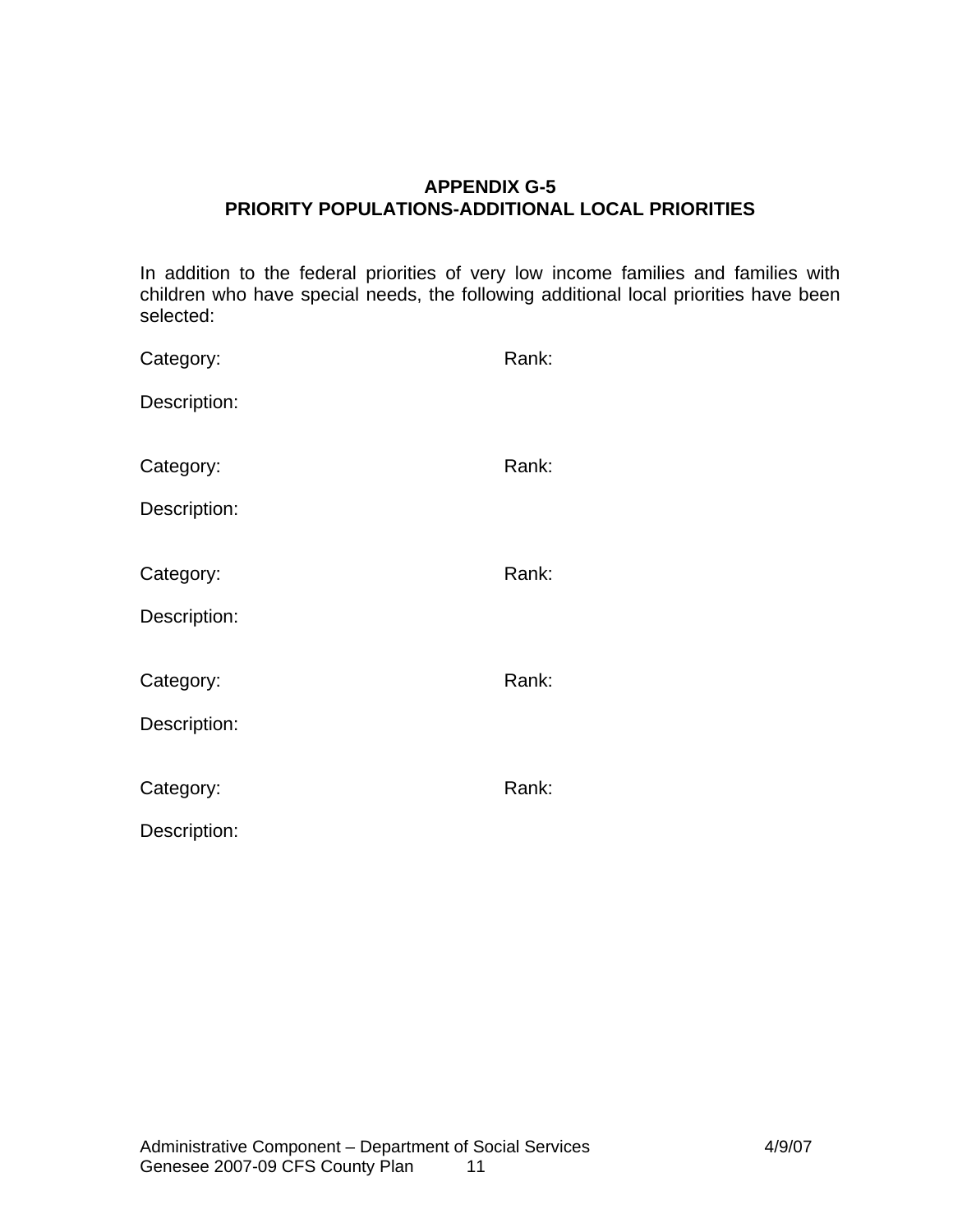# **APPENDIX G-6 FUNDING SET-ASIDES**

| <b>Total NYSCCBG Block Grant Amount Including Local</b><br><b>Funds</b> |    |
|-------------------------------------------------------------------------|----|
| Category:                                                               | \$ |
| Category:                                                               | \$ |
| Category:                                                               | \$ |
| Category:                                                               | \$ |
| Category:                                                               | \$ |
| Category:                                                               | \$ |
| Category:                                                               | \$ |
| <b>Total set asides</b>                                                 | \$ |

Describe for each category the rationale behind specific set-aside amounts out of the NYSCCBG (e.g. estimated number of children, etc.).

Category:

Category:

Category:

Category:

Category: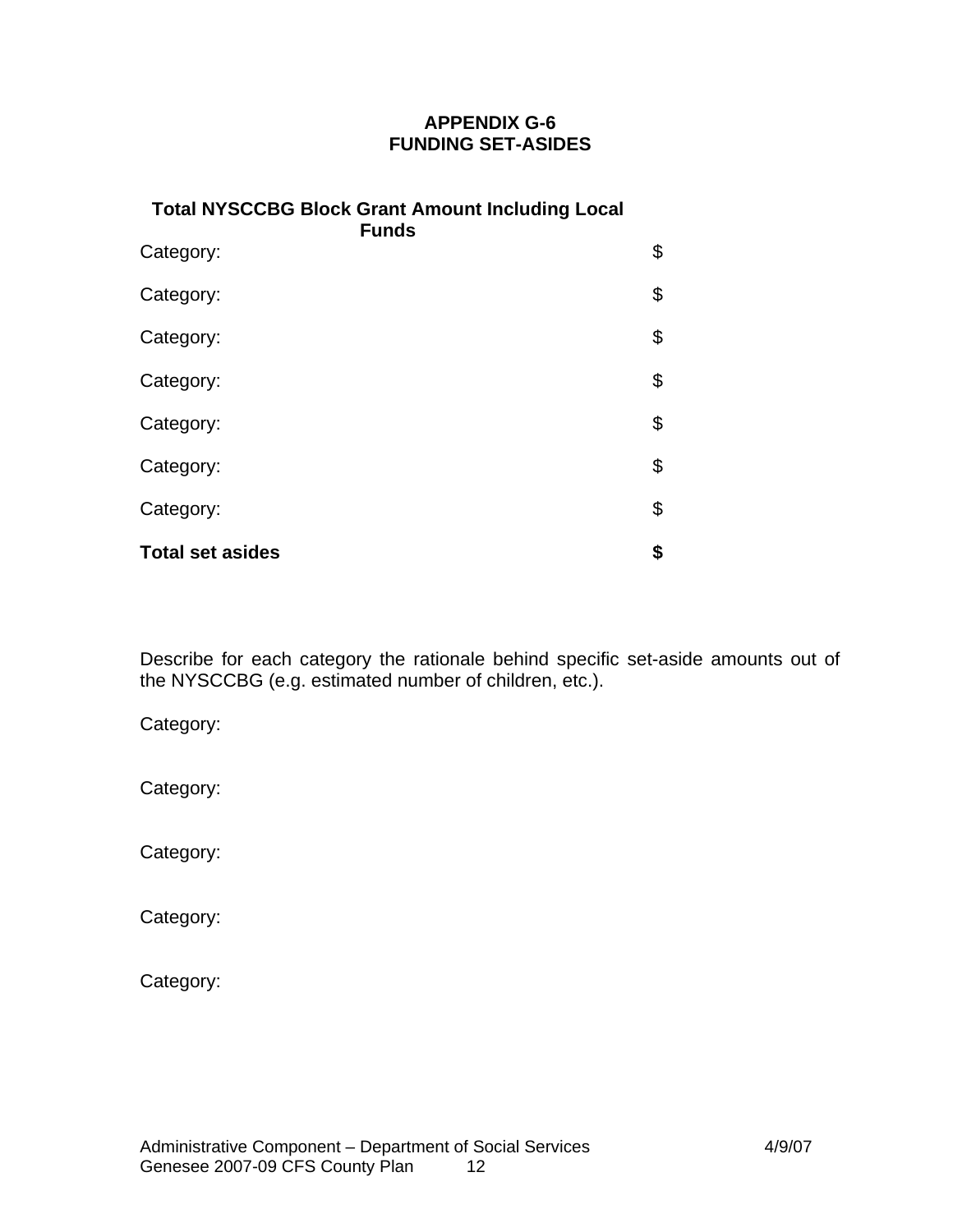# **APPENDIX G-6 (continued)**

The following amounts are set aside for specific priorities out of the Title XX block grant:

| <b>Total set asides (Title XX)</b> |    |
|------------------------------------|----|
| Category:                          | \$ |
| Category:                          |    |
| Category:                          | \$ |

Describe for each category the rationale behind specific set aside amounts out of the Title XX block grant (e.g. estimated number of children, etc.).

Category:

Category:

Category:

Category: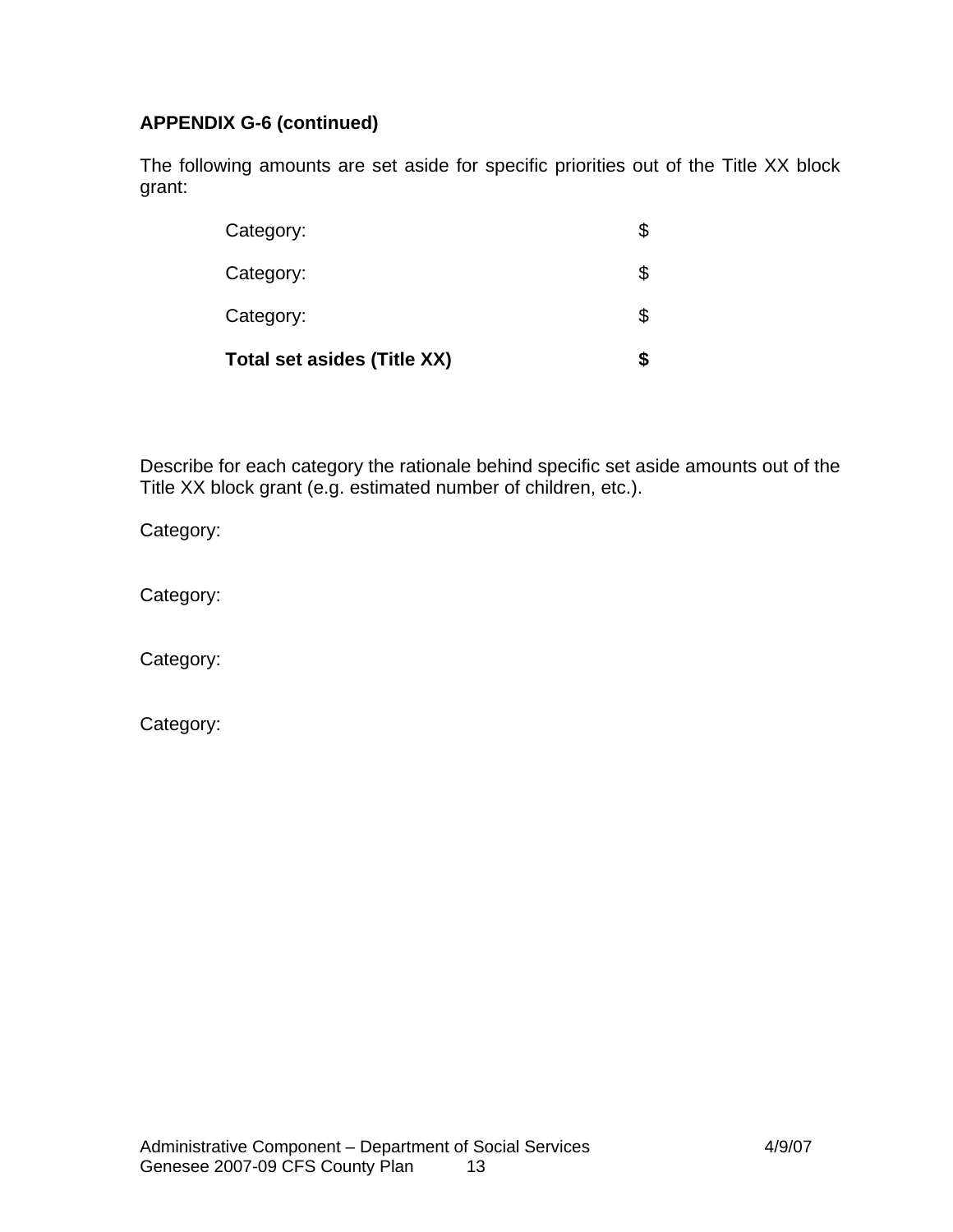## **APPENDIX G-7 TITLE XX CHILD CARE**

Projected total Title XX expenditures for plan duration: \$

Financial eligibility limits (percentage of State Income Standard) your district will apply based on family size. Maximum reimbursable limits are 275% for a family of 1 or 2, 255% for a family of 3, and 225% for a family of 4 or more. Districts that are utilizing Title XX funds only for child protective and/or preventive child care services must not enter financial eligibility limits as these services are offered without regard to income.

Family Size: (2)  $\frac{1}{2}$   $\frac{1}{2}$   $\frac{1}{2}$   $\frac{1}{2}$   $\frac{1}{2}$   $\frac{1}{2}$   $\frac{1}{2}$   $\frac{1}{2}$   $\frac{1}{2}$   $\frac{1}{2}$   $\frac{1}{2}$   $\frac{1}{2}$   $\frac{1}{2}$   $\frac{1}{2}$   $\frac{1}{2}$   $\frac{1}{2}$   $\frac{1}{2}$   $\frac{1}{2}$   $\frac{1}{2}$   $\frac{1}{2}$   $\frac{1$ 

Programmatic Eligibility for Income Eligible Families. (Check all that apply.)

|         | Title $XX:$ $\parallel$ $\parallel$ | employment                                             | education/training |  |
|---------|-------------------------------------|--------------------------------------------------------|--------------------|--|
|         |                                     | seeking employment                                     | illness/incapacity |  |
|         |                                     | homelessness                                           | domestic violence  |  |
|         |                                     | emergency situation of short duration                  |                    |  |
|         |                                     | participating in an approved substance abuse treatment |                    |  |
| nrogram |                                     |                                                        |                    |  |

progra

Does your district apply any limitations to the programmatic eligibility criteria?  $\Box$  YES  $\Box$  NO

(See Technical Assistance #1 for information on limiting eligibility.)

If yes, describe eligibility criteria:

Does your district prioritize certain eligible families for Title XX funding?  $\Box$  YES  $\Box$  NO

If yes, describe which families will receive priority:

Does your district use Title XX funds for child care for open child protective services cases?

 $\Box$  YES  $\Box$  NO

Does your district use Title XX funds for child care for open child preventive services cases?

 $\Box$  YES  $\Box$  NO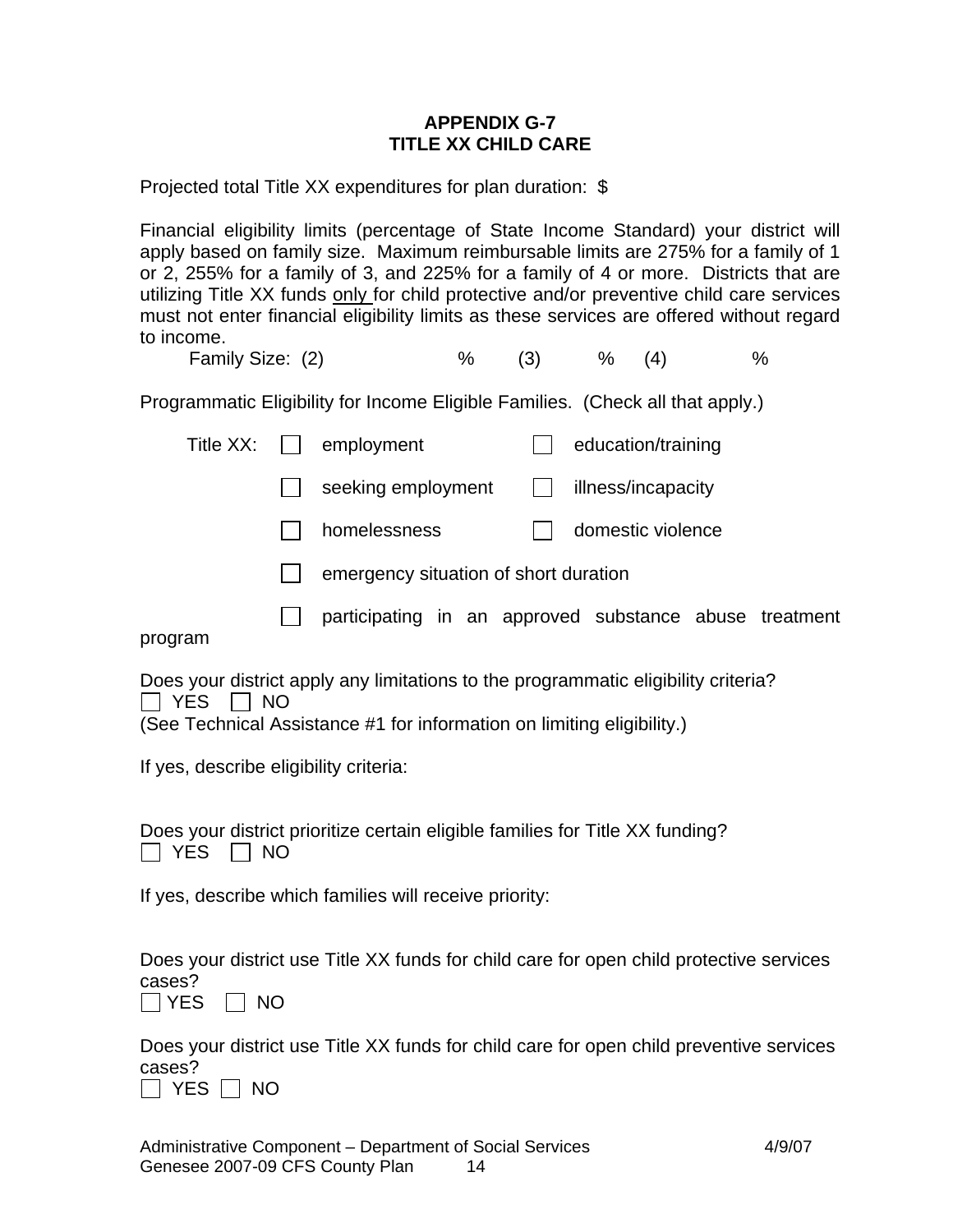## **APPENDIX G-8 ADDITIONAL LOCAL STANDARDS FOR CHILD CARE PROVIDERS**

The district may propose local standards in addition to the State standards for providers who will receive child care subsidies.

- 1. Described below are the additional local standards that will be required of providers as well as which providers must comply with each additional standard.
- 2. Described below are the methods and resources that will be utilized to determine that these additional local standards are being met.
- 3. Described below are the procedures the district will use to notify the Legally Exempt Caregiver Enrollment Agency as to whether or not the legally exempt provider is in compliance with the additional local standards. (Districts only need to describe this procedure if the additional local standard is applied to legally exempt child care providers.)
- 4. Described below is the justification for each additional standard.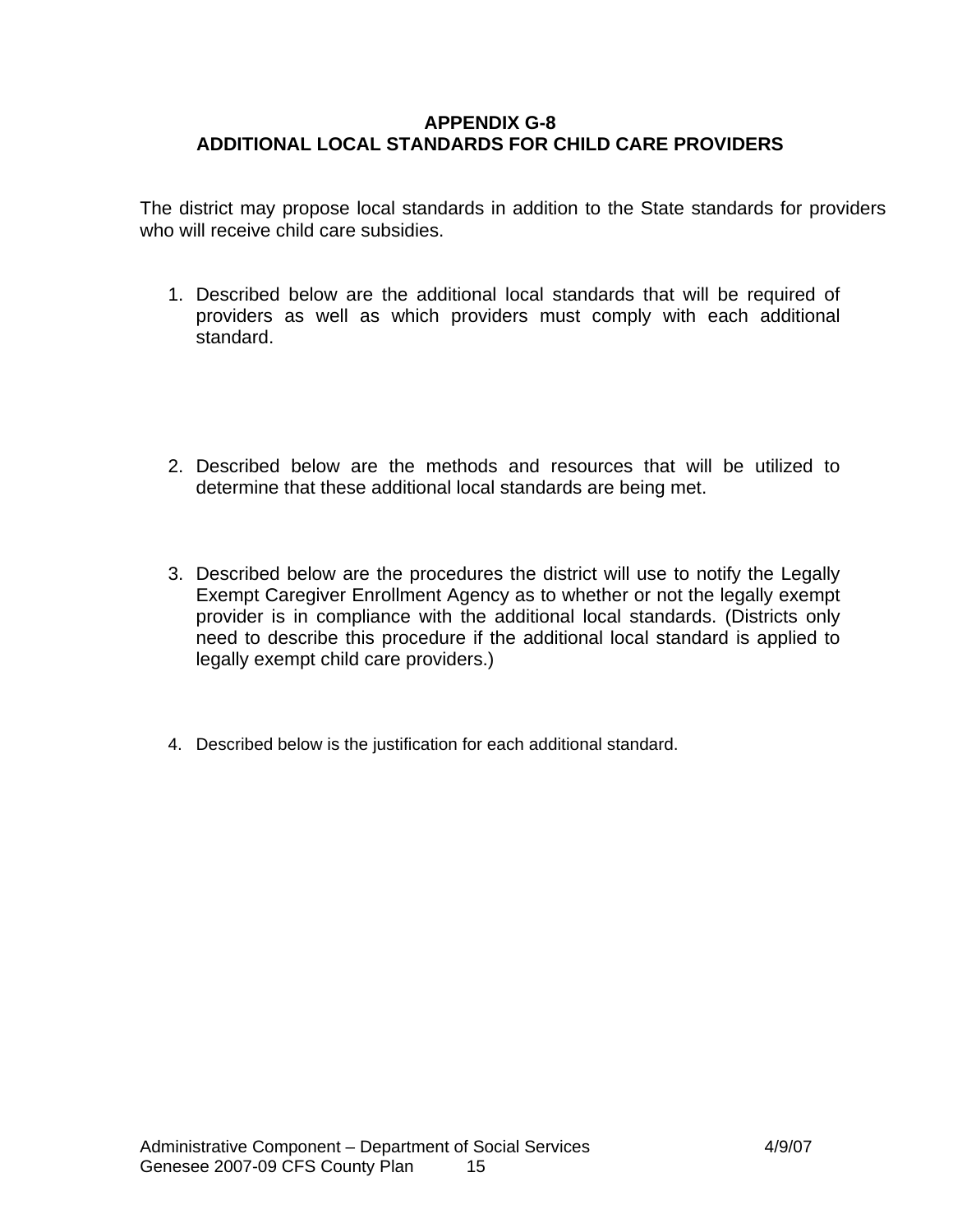### **APPENDIX G-9 PAYMENT TO CHILD CARE PROVIDERS FOR ABSENCES**

The following providers are eligible for payment for absences: (Check any that are eligible)

|              | Day Care Center                                                                                                                                  |             | <b>Legally Exempt Group</b> |  |
|--------------|--------------------------------------------------------------------------------------------------------------------------------------------------|-------------|-----------------------------|--|
| $\mathsf{X}$ | <b>Group Family Day Care</b>                                                                                                                     | $\boxtimes$ | School Age Child Care       |  |
|              | <b>Family Day Care</b>                                                                                                                           |             |                             |  |
|              | Our district will only pay for absences to providers with which the district has a<br>contract<br>or letter of intent. $\boxtimes$ Yes $\Box$ No |             |                             |  |
|              | Base period selected (check one)                                                                                                                 | 3 months    | 6 months                    |  |

Number of absences allowed during base period:

| <b>Period</b> | <b>Routine Limits</b><br>of days)<br>(# | <b>Extenuating</b><br><b>Circumstances</b><br>$#$ of days) | <b>Total Number of</b><br><b>Absences Allowed</b><br>$#$ of days) |
|---------------|-----------------------------------------|------------------------------------------------------------|-------------------------------------------------------------------|
| In a month    | 12                                      |                                                            | 12                                                                |
| Base period   | 12                                      | N/A                                                        | 12                                                                |

List reasons for absences for which the district will allow payment:

List any limitations on the above providers' eligibility for payment for absences:

Note: Legally exempt family child care and in-home child care providers are **not**  eligible to receive payment for absences.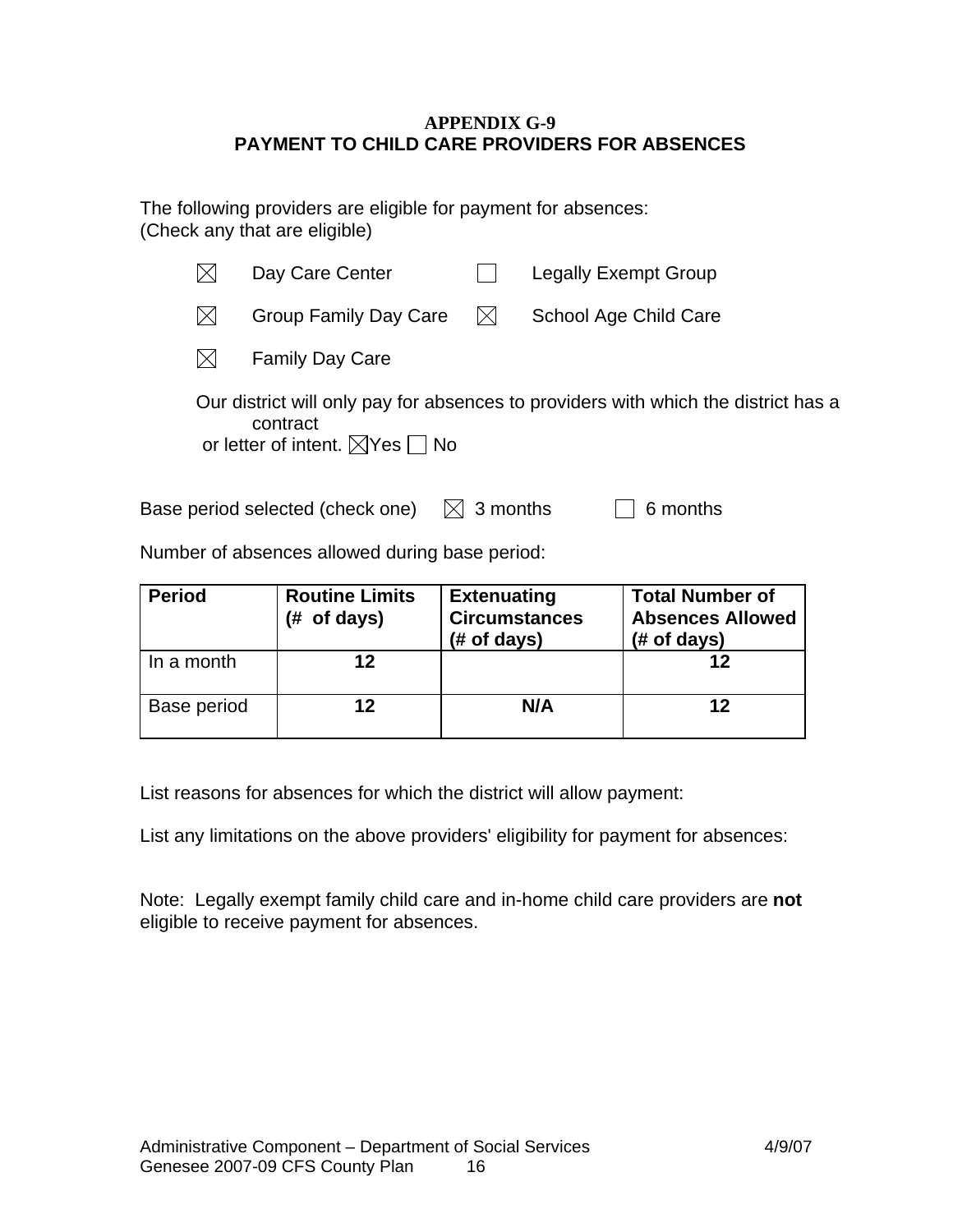## **APPENDIX G-10 PAYMENT TO CHILD CARE PROVIDERS FOR PROGRAM CLOSURES**

The following providers are eligible for payment for program closures:

| Day Care Center       | <b>Legally Exempt Group</b> |
|-----------------------|-----------------------------|
| Group Family Day Care | School Age Child Care       |
| □ Family Day Care     |                             |

| Our district will only pay for program closures to providers with which the district has |  |  |
|------------------------------------------------------------------------------------------|--|--|
| a contract or letter of intent. $\Box$ Yes $\Box$ No                                     |  |  |

Enter the number of days allowed for program closures (maximum allowable program closures is five days).

List the allowable program closures for which the district will provide payment.

Note: Legally exempt family child care and in-home child car providers are **not** allowed to be reimbursed for program closures.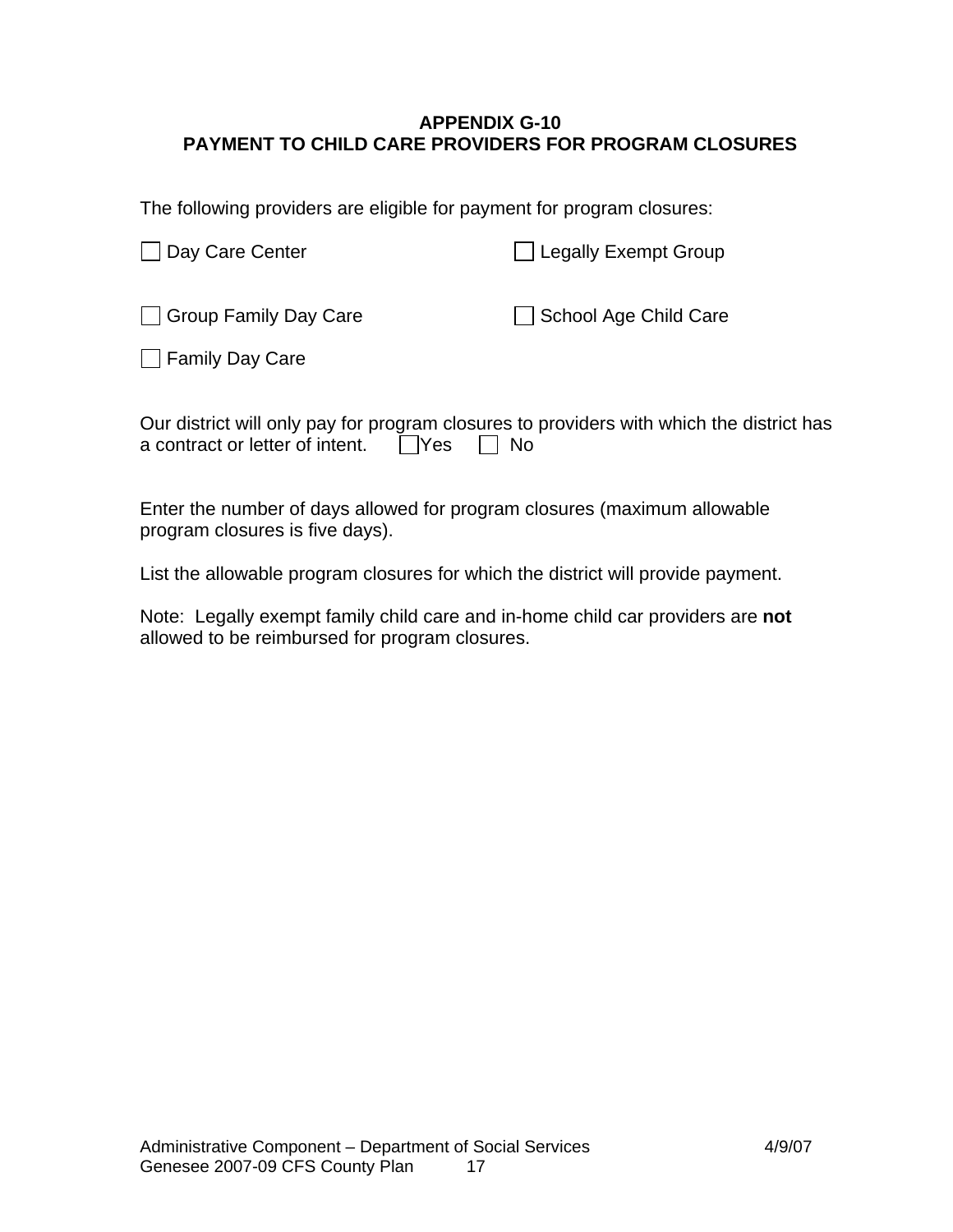## **APPENDIX G-11 TRANSPORTATION, DIFFERENTIAL PAYMENT RATES, SLEEP**

# **Transportation**

Describe below under what circumstances and limitations if any your district will use to reimburse for transportation, what type of transportation will be reimbursed (public vs. private), and how much your district will pay (per mile or trip). Note if paying for transportation, Appendix F will need to reflect this choice.

## **Differential Payment Rates**

Indicate below the percentage above the market rate your district has chosen.

Accredited Programs may receive a differential payment up to % above market rate.

Care during non-traditional hours may be paid up to % above market rate.

Limitations to the above differentials are as follows:

Payments may not exceed 15% above market rate. However, if your district wishes to establish a payment rate that is in excess of 15% above the applicable market rate must describe below why the 15% maximum is insufficient to provide access within the district to accredited programs and/or care provided during non-traditional hours.

# **Sleep**

The following describes the standards that will be used in evaluating whether or not to pay for child care services while a parent or caretaker that works a second or third shift sleeps and any limitations pertaining to payment:

Indicate the number of hours allowed by your district (maximum number of hours allowed is eight).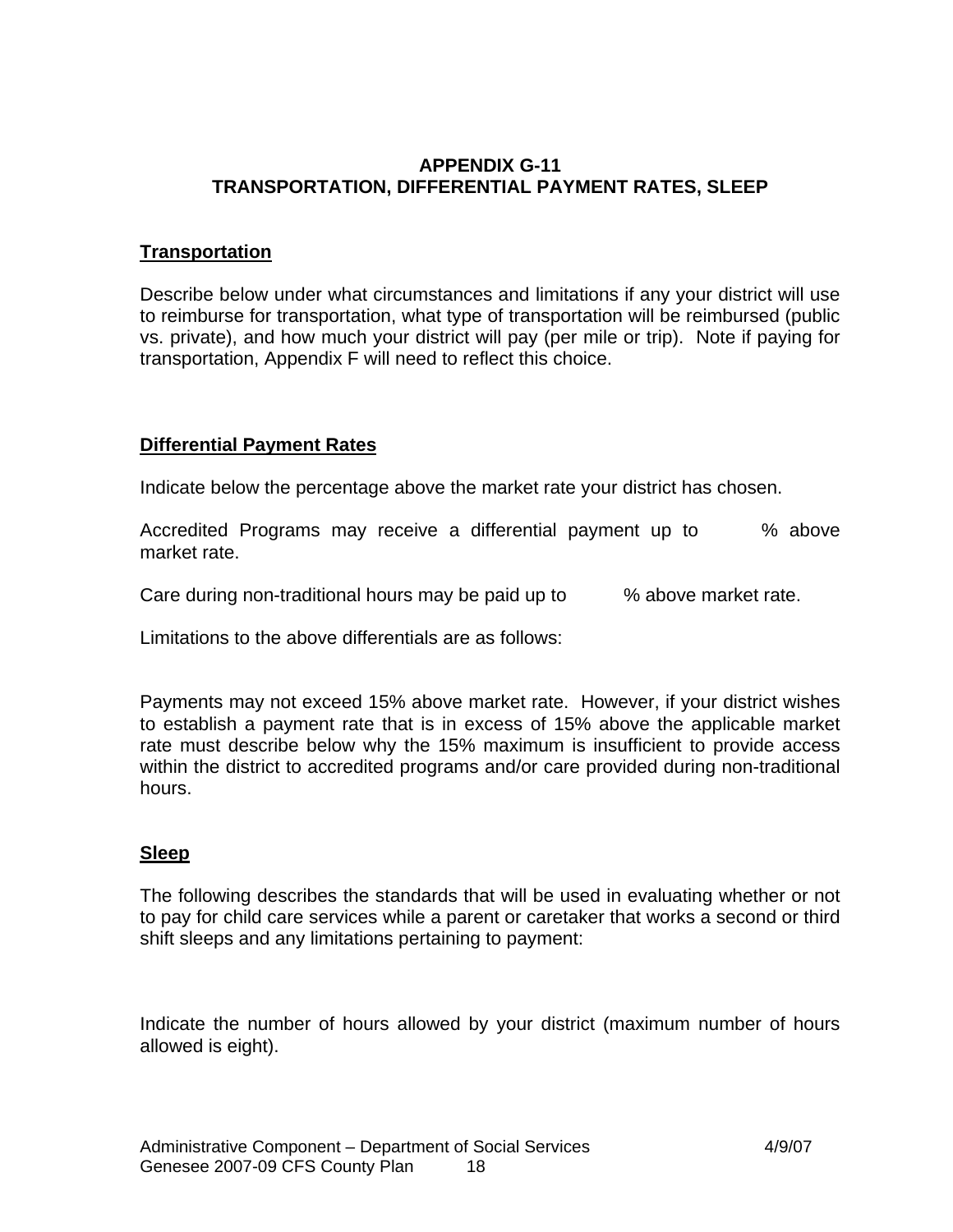### **APPENDIX G-12 CHILD CARE EXCEEDING 24 HOURS, CHILD CARE SERVICES UNIT, WAIVERS, BREAKS IN ACTIVITIES**

#### Child Care Exceeding 24 Hours

Child care services may exceed 24 consecutive hours when such services are provided on a short-term emergency basis or in other cases where the caretaker's approved activity necessitates care for 24 hours on a limited basis.

Describe any limitations for payment of child care services that exceed 24 consecutive hours.

### **Child Care Services Unit**

 The Child Care Service Unit is the basis upon which a district will determine which household and/or family members should be counted in determining family size and countable family income.

Our district will include the following in the Child Care Services Unit (check which ones apply).

18 year old 19 year old 20 year old

## **-OR-**

Our district will include only the following in the Child Care Services Unit when it will benefit the family (check which ones apply).

 $\boxtimes$  18 year old  $\Box$  19 year old  $\Box$  20 year old

Describe the criteria your district will use to determine whether or not an 18, 19 or 20 year old is included in the Child Care Services Unit. **To maintain eligibility.**

### **Waivers**

Districts have the authority to request a waiver of any regulatory provision that is nonstatutory. Describe and justify why your district is requesting a waiver.